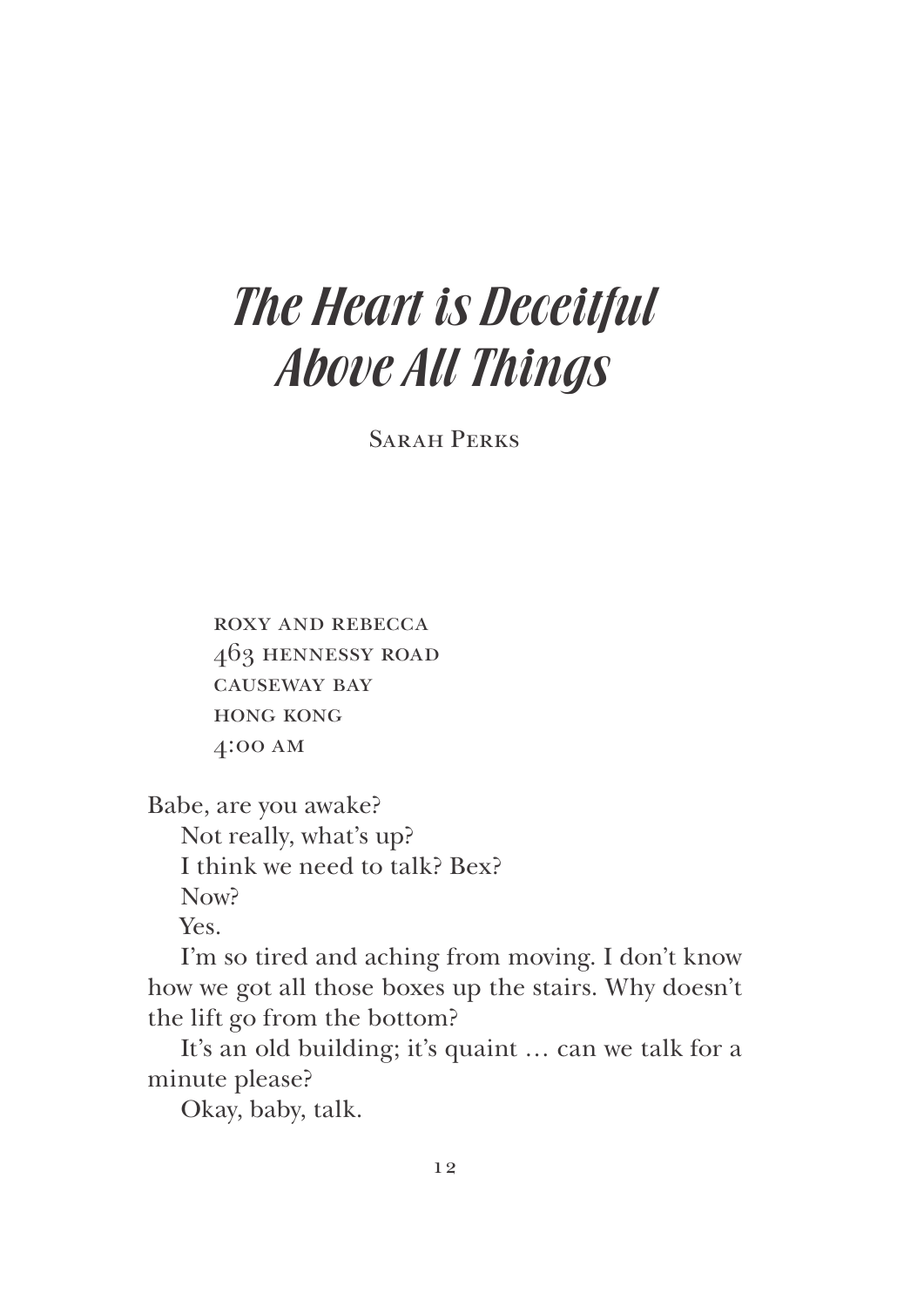I don't think we should have moved in together.

Roxy! What are you saying? Why are you saying this now?

I don't know. I just haven't got to sleep. I've just got this overwhelming feeling that I made the wrong decision. I've been lying here for hours and I can't lie here any longer. I don't know why, I just think … I can't see us here together.

Did we pick the wrong apartment? Should we have moved to the one in Kennedy Town instead? Oh god I'm so sorry.

No, it's not the apartment, it's us. I mean … I mean I can't see us together. Now. Or tomorrow. God I sound terrible and cheesy I know, I just don't know how to say this Bex, I'm sorry.

You remember the other night at the fortune-teller near Temple Street?

I told you not to do that Roxy.

It wasn't what he said, but it started then. This sneaking feeling that I needed to run, get out, that I'm in some way missing something.

I don't really know what I can say Rox. I'm half asleep. We've just moved into this place here and after not even one night, you want to go?

The teller said that big changes were coming, later this year. I don't believe him but the thought of everything staying the same was somehow worse. Shit, I'm sorry Rebecca … Bex … I can't say this, I can't say how I feel, but I think I'm going to have to go.

Where have you been Rox? You went for an hour.

Just walked around.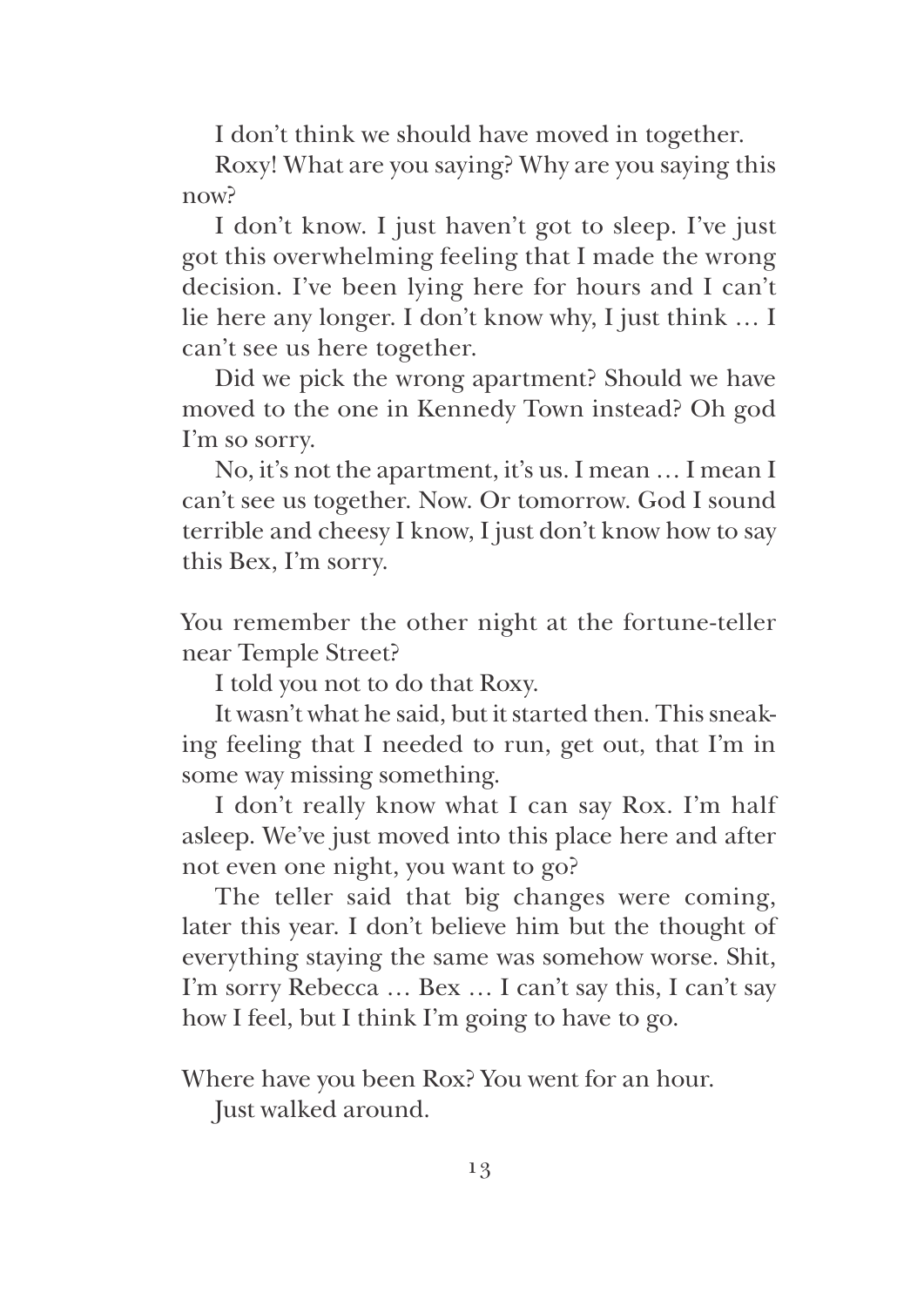What are you going to do? I love you. I don't understand this. I want us to go to sleep, get up, get the place tidy, buy some stuff, I was gonna say maybe go out later.

I'm going to sort my boxes out, get some stuff and go to Jo's.

What? Roxy, what's going on, I don't understand any of this? I don't know what you want me to do.

Do you want breakfast? Some eggs? Coffee? Roxy?

Are you going to talk to me? Or just keep moving the same things around.

It's too early to go yet … no one is awake.

It's a bit too early to go full stop I think.

There's no need to be like that Bex.

Really? What exactly should I be like? We've been going out for two years and you ask me if I want us to live together and I say yes and then not even a day later you change your mind! Is this about Zoe? Has something gone on between you?

No, I don't know why you said that. Bex, I've never thought about her. Why do you say that?

That day we were at Kim's meal and you said …

Don't bring that up again.

I really love you Roxy you know, I don't know what I'm going to do now. I just don't know.

I'll pay the rent for a while.

Fuck you.

Well I will. I should do.

Are we still going to see each other?

Probably best if we don't for a while. I need some space.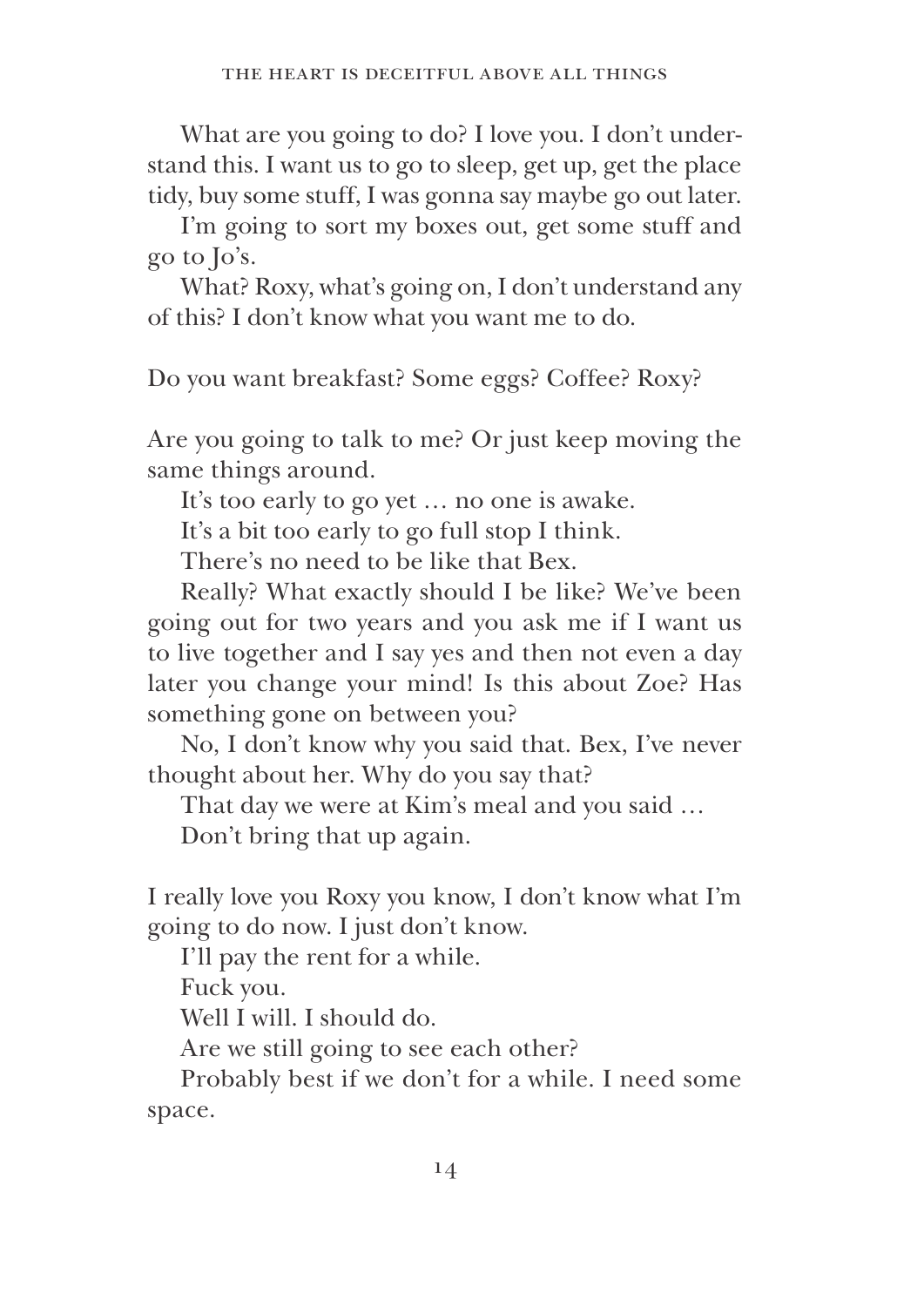Fuck you again.

I know you're upset.

You have no idea.

I'm sorry.

It's not me, it's you, yeah?

Something like that. I don't know why things just end.

Cos you want them too. Cos you don't want to work at it anymore.

I guess.

I can't.

What Bex?

Guess your reasons. Just go, I hate this. I really fucking hate this. You'll be back.

What's that? What did you drop Bex?

My Yoda alarm clock.

It's horrible.

I like it.

I don't know why you would.

Like you say, some things are hard to explain. You said it.

Sort of. Are you going to be okay if I go now?

Yes. No. What does it matter?

I still love you.

Fuck you.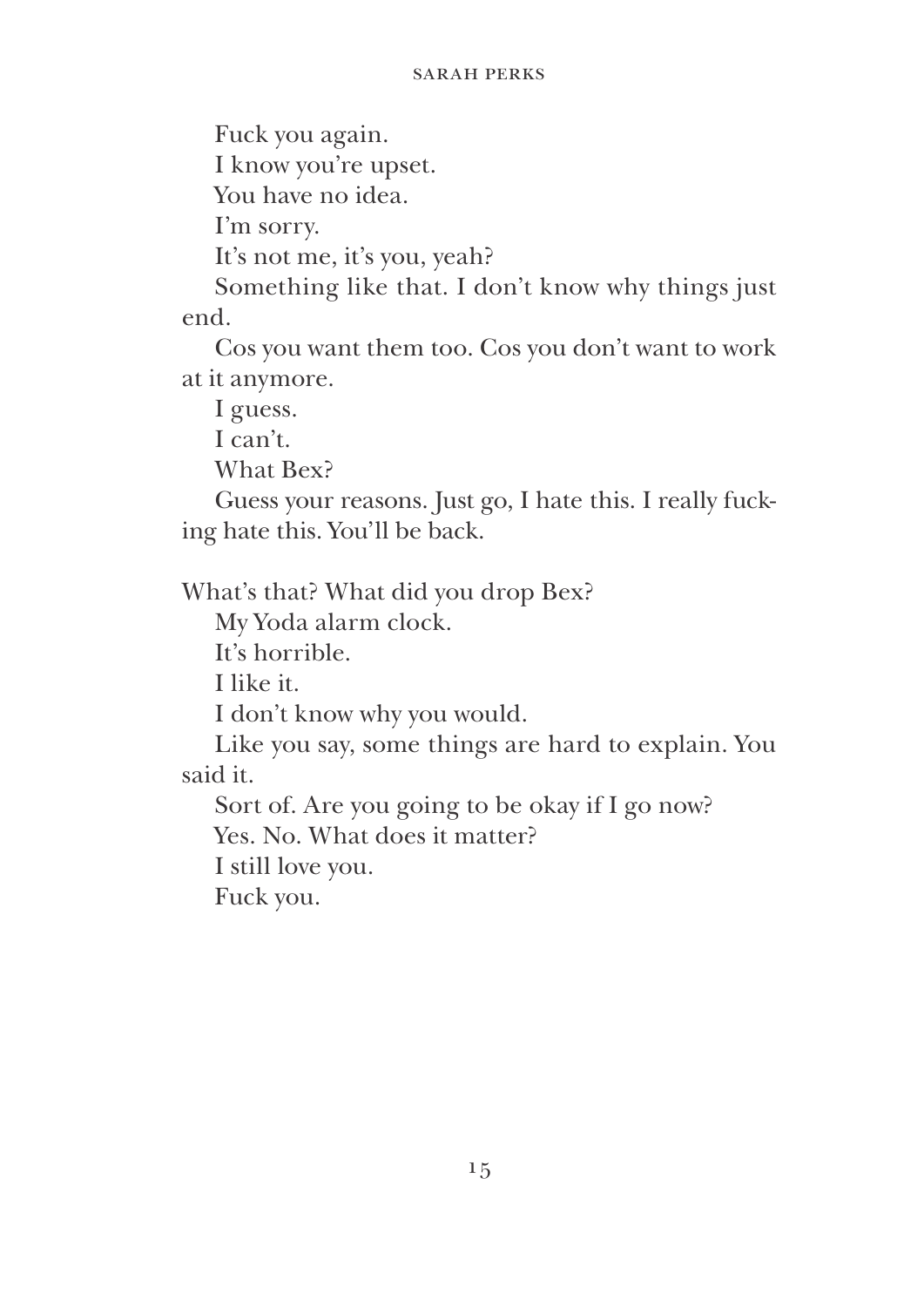rob and freya THE BREAKFAST CLUB **SHOREDITCH LONDON** 8:00 pm

Sorry I'm late. So sorry, I just … the overground … it's like, busy.

Sit down gorgeous, I ordered some stuff ahead. Some pickles too.

My favourite.

I know. And some mojitos.

I so love you, thank you Rob. Just gotta run to the loo, be back asap.

So how's your day?

Busy. Really busy. Haven't stopped. Had to fle two articles and upload some stuff. You?

Just went to the gym and a bit of shopping. Clothes? No I mean food, Freya! Did you see the FB invite from Tim? Yeah, that looks amazing, shall we go? When is it again? Week on Saturday. Okay great.

Did you see that woman over there? I'm sure she was in Dalston at that café place the other day.

oto?

Yeah. She has weird light pink hair. Probably done at Bleach. On the bus before from there I saw someone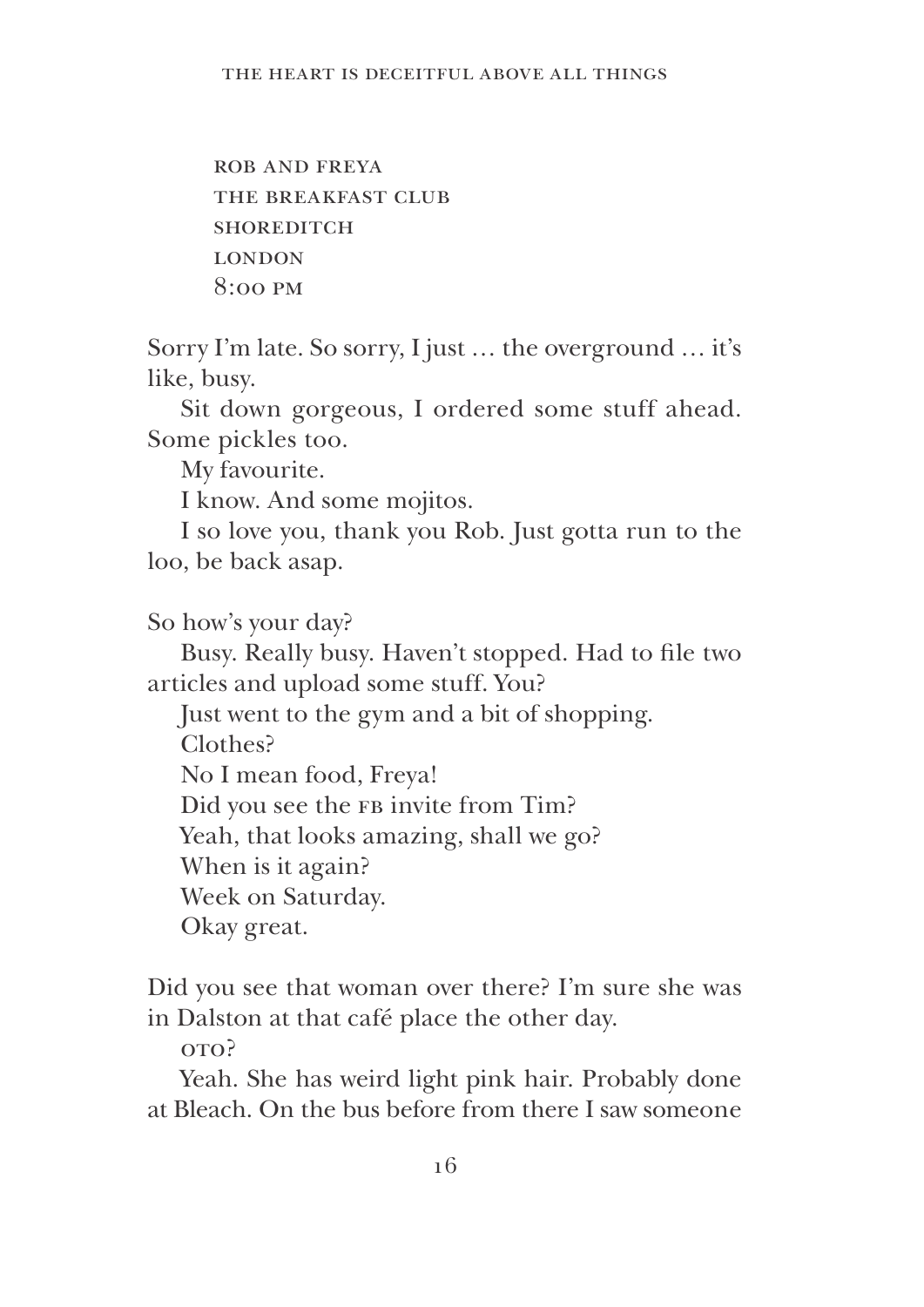with the green colour. Sounds bad, but looks quite good.

I thought you just came from home? On the overground?

Oh, no, I had to pop via Dalston just to like, get something.

What?

I mean see someone. Tim.

Why?

Just wanted his opinion. He was really helpful actually … he helped me.

He's not there.

Where?

Dalston.

He was.

Just before you got here, when I saw his event, I also saw he'd gone to the coast for the day. Posting that they were waiting for sundowners. You didn't go to see Tim. So what were you doing?

I don't know.

You don't know?

I … I went to see Joe.

Can I have a glass of tap water with this? I'll order mains later. Thanks.

What the hell were you doing with Joe? You know how I feel about him. Freya, look at me. Why are you crying?

Is there something going on Freya? I wanted to tell you sooner. Tell … what? I'm sorry; I'm seeing Joe again. I know why we broke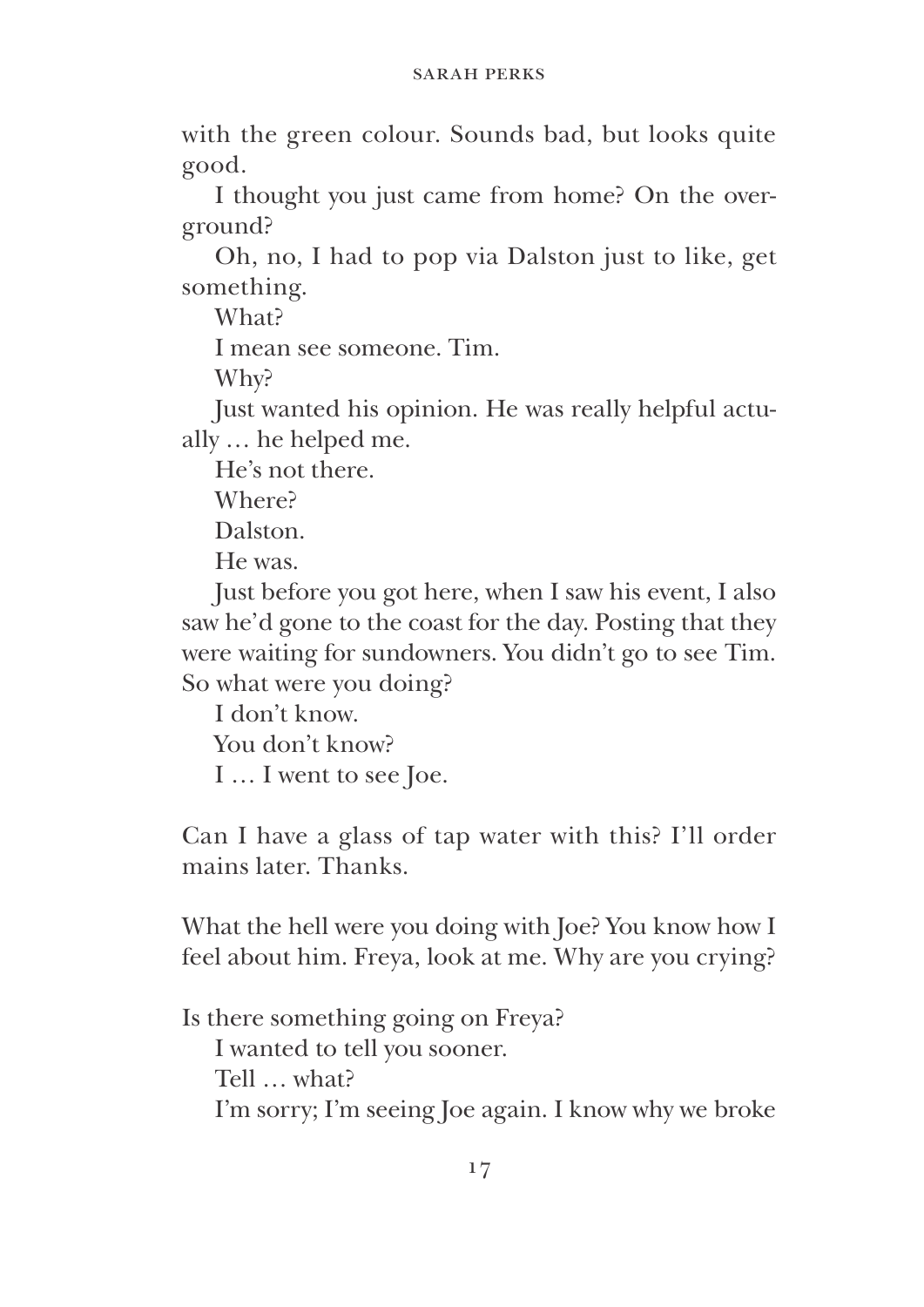up. I know why we're together. But he just didn't leave me alone and I know it's stupid but I just love him, and I can't keep away from him. And I know he's not you, and you're the one I should be with, but …

What the hell? Are you drunk? Why are you telling me this? Is this because of Tuesday night?

No no no.

You know that was just a mistake, and I couldn't be there for you, and I said I was sorry.

So why now?

What do you mean Rob?

Why are you telling me this? You could have just said, look the last few months have been amazing, but I couldn't get over my ex and it's best we spilt up before anything happens.

Sorry. I didn't intend for this.

What exactly did you intend then?

I wanted to fall in love with you. I did. I gotta go to the loo.

There's something else, Rob.

I don't know if I want to talk here. Do you want to walk?

No, I just wanted to tell you frst. Before you hear from someone else.

I don't think I can stay here.

It's  $\dots$ 

I mean it, I have to go.

Wait! Joe asked me … he asked me …

Message me. I don't think I want to know right now. I think I best just leave.

He asked me to marry him. He asked me and I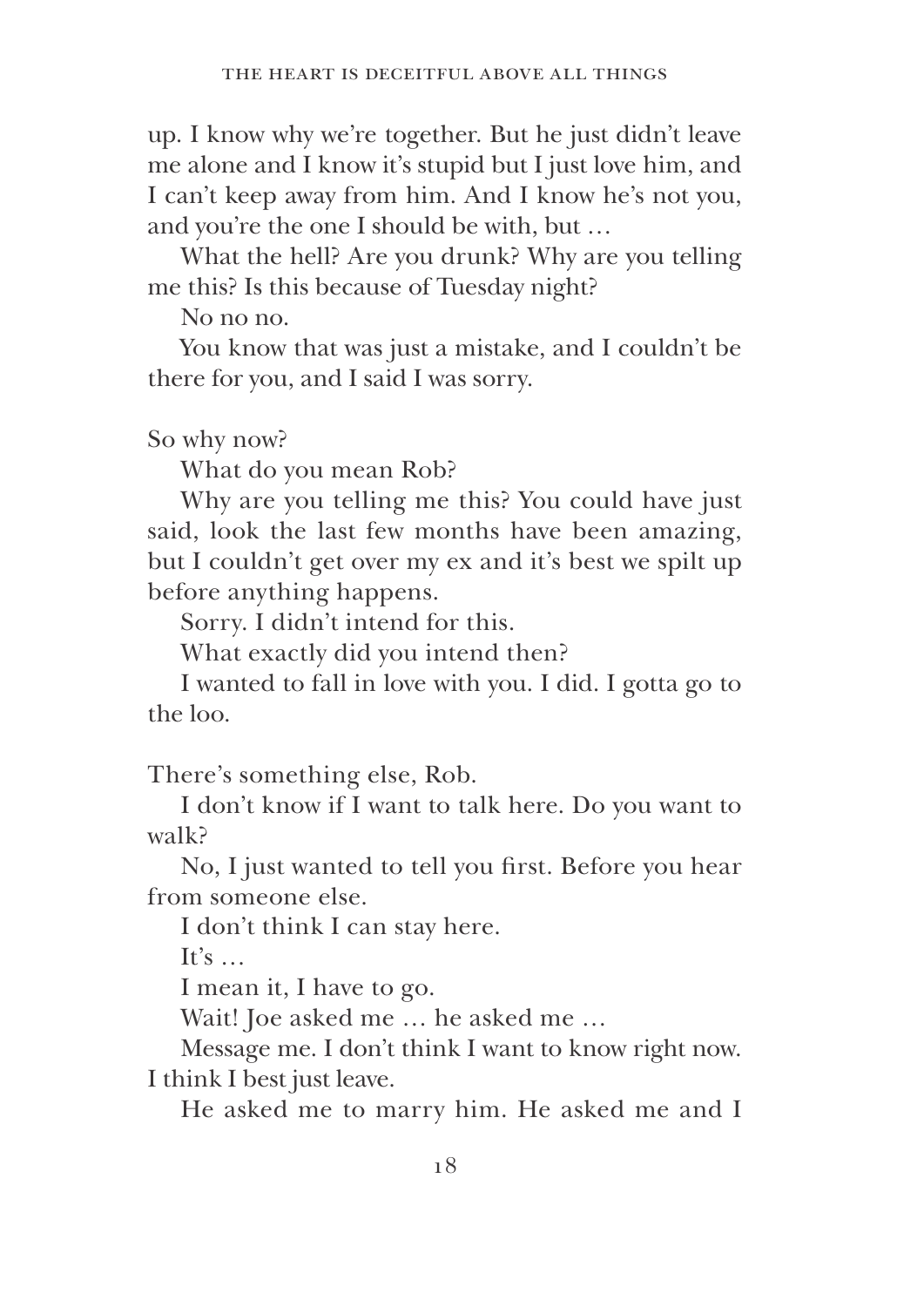said … Can I have the cheque?

Why don't you want to know?

I think you know why. You let me, you let me … you let me carry on for months and now you say you are … I'm sorry, I really am. I really … Never mind.

Keep the change. I'll not see you at Tim's birthday. I'll see you around.

> carlos and anthony dogs: pickle and yoda silverlake reservoir los angeles 12:00 pm

Hey Carlos, how's Yoda? He's looking lively today.

I didn't get chance to walk him yesterday so he's really ready for this!

Pickle is a bit feisty too. But then he always is, check his tail go!

They love their walks together!

It's becoming a habit for sure.

This time of year is great, not too hot.

Did you hear about Suzie?

Yeah I thought her gig sounded fab. She's really going places.

Do you want some of this soda?

Yeah thanks.

Does Pickle want a treat?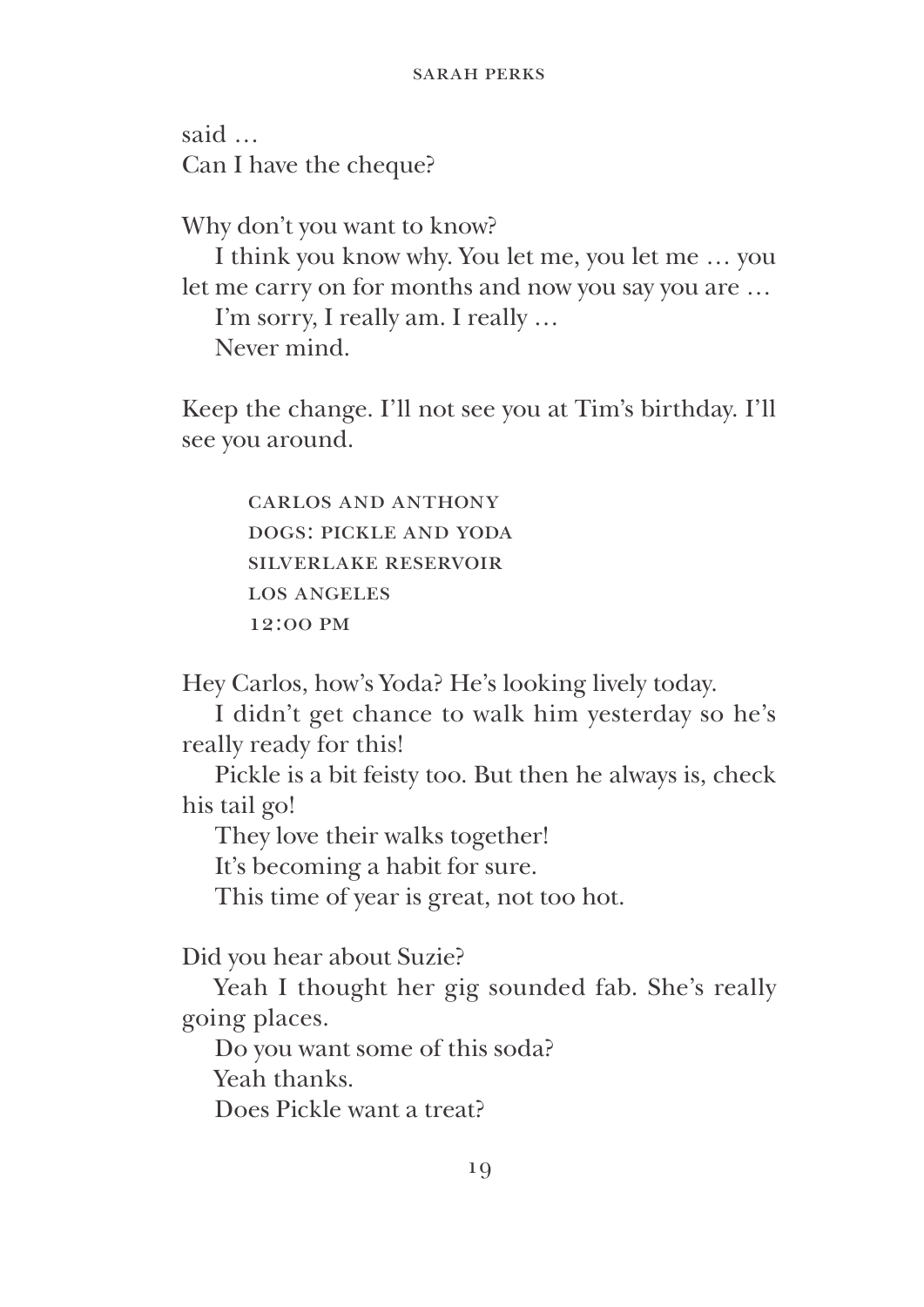Sure, thanks. If she stops barking a minute. Pickle!

Do you think they love each other?

Who?

Yoda and Pickles!

Oh, yeah, I know they do, look at them chase each other!

How do you know they do?

You can just tell with dogs. They are so comfortable with each other. Or they take an instant dislike and bark bark growl, haha.

Or do they just take their cue from their owners? If their owners like each other?

No! Phil and Seb still have to separate their dogs. They can't leave them in the same room. They love each other but their dogs are like, no way.

I've always wondered about Phil and Seb though, they have so little in common. I don't really know them though, just friends of Suzie's. Seem always a bit distant with each other.

They just not touchy feely but they crazy in love for sure.

How do you know?

I seen them chasing each other! Butt sniffng and tail wagging!

Are you having a summer holiday this year?

I hope so, I can't really plan. Crazy schedule. I'm not sure where I'll be. Love to get away though, maybe just drive up the coast.

Malibu?

Ha, no, further, maybe San Fran. Do some wine trails.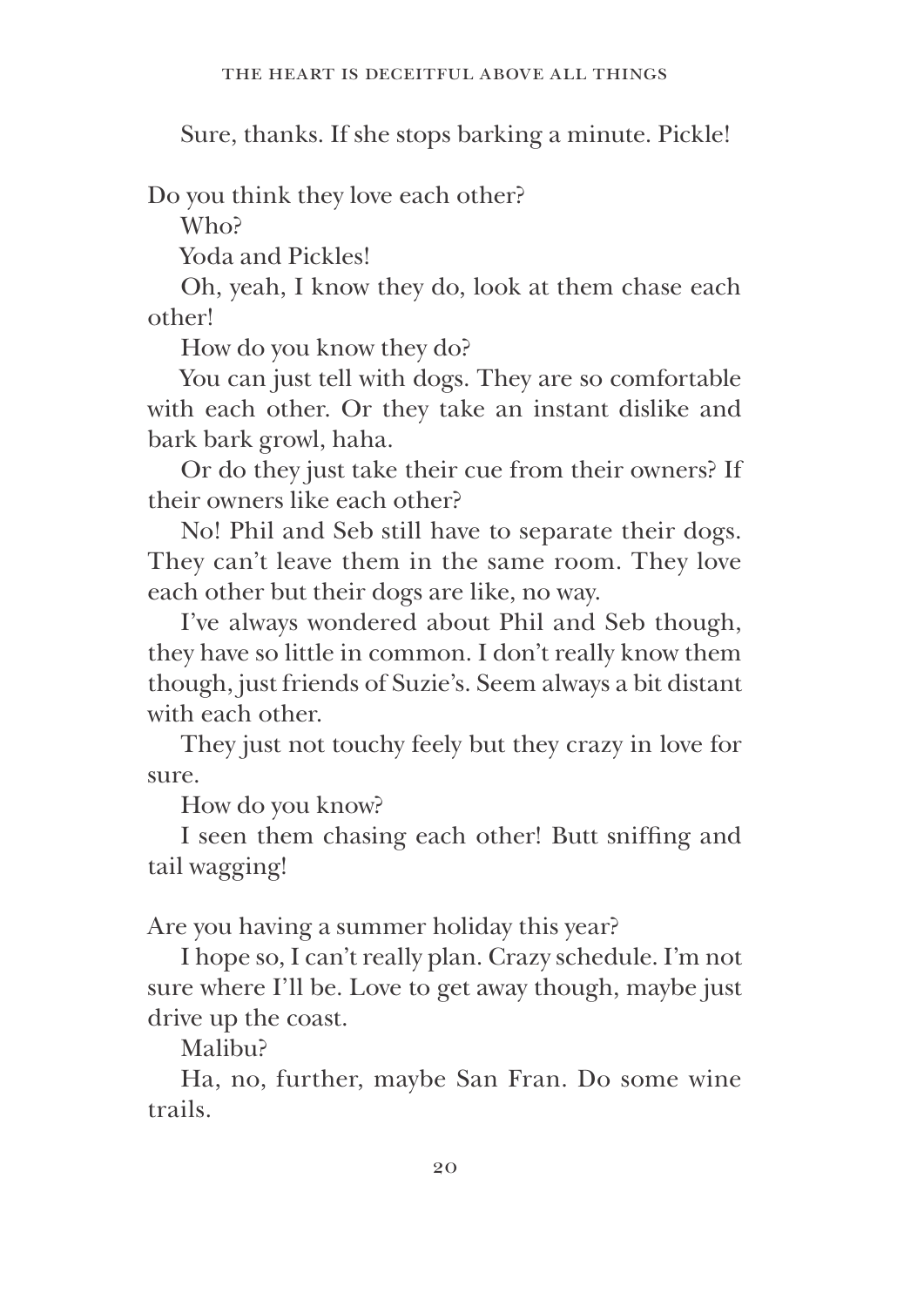That would be so amazing. I want to do that. No real plan, stop at different places, drink a ton of Merlot or something.

Actually I don't really drink, but Yoda loves it up there. I'll maybe get a gang together. You should come along Carlos?

Love to.

Pickles just totally jumped that big dog. The grey one. I'm so embarrassed; he should know he is so out of his league.

Yoda covered his eyes.

Ha! He clever that dog. Like his Daddy!

My eyes are shut most of the time. Or wearing shades at least. Oh shit, I think they fell out of my pocket! I took them off to get the poop.

Let's go back round and see?

You sure, it'll take longer.

No worries, I'm enjoying this, let's walk back and then back again!

Yey.

Found them!

You look so hot in those. I really want some new glasses.

So you can look as hot as me?

Hotter.

I got these in Hong Kong, I don't think you can buy them here anyway.

Well I'm glad you didn't lose them for sure.

Me too.

Do you lose much stuff?

Not really.